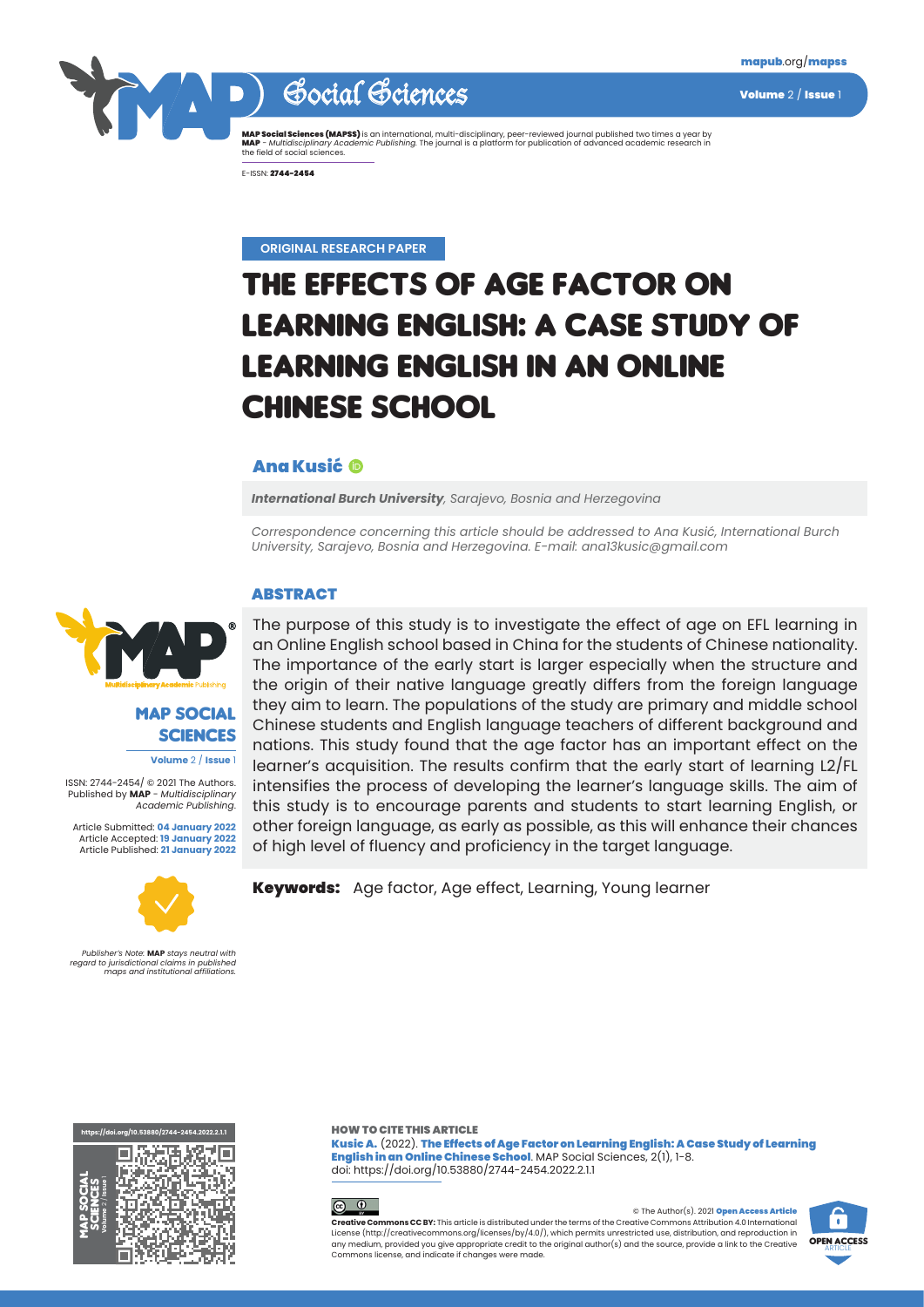by MAP - *Multidisciplinary Academic Publishing* THE EFFECTS OF AGE FACTOR ON LEARNING ENGLISH: A CASE STUDY OF LEARNING ENGLISH IN AN ONLINE CHINESE SCHOOL *Ana Kusić*

Social Sciences

### **1. Introduction**

Language is a system of symbols that individuals use to describe the outer, real world around them, as well as their inner world, but the interrelation between these worlds, too. Even though it is not the only mean of communication, it is the main, most important and most complex one, by which we meet the thoughts of others. This is why the language is not researched by linguists only, but by pedagogists, sociologists, and psychologists. Analyzing the characteristics of different languages, linguists are trying to investigate it from many different perspectives, but also to find the most effective way to learn a language.

Besides the age, there are many other agents that affect learning like motivation, individual differences, learner's personality, opportunities for learning outside of the classroom etc (Dervić & Bećirović, 2020). All of these are essential and they directly determine the success of learning. Many linguists consider the age factor as the most important one in the acquisition of a foreign language. In this research filed one of the most important notions to mention is the Critical Period Hypothesis (Penfield, Roberts, 1960). It is a claim that there is a biological age span, the first few years of life, that are crucial for an individual to be exposed to and acquire the first language and after that period, it may be impossible to develop or achieve a full command of language. When it is about L2, if there was no exposition and acquisition in the early life, the development and results of L2 acquisition are fundamentally and irreversibly changed and the full competence may never be possible to achieve. There are many studies that show that foreign-sounding accents are more likely to develop when the L2 is first learned later in life.

Many different international research projects, studies and papers have multiply confirmed that the learners who started learning a foreign language at an early age have much better performance and attain higher level of proficiency than the learners who start later e.g. at late teen or adult years (Yaman & Bećirović, 2016). Zhang (2009) and Munoz et al. (2010) claim that children demonstrate better performance in pronunciation than adults do, specifically they have higher chances to achieve native-like accent. Petkovic (2012) also proved that young learners gain better results at the level of acquisition of phonetic rules,

while older learners master syntactic and semantic language rules more easily.

Apart from this, when it is about the speed of learning, it is known that the older learners are faster at early stages of second language development. They also acquire the vocabulary and meaning in an easier way as their world and life knowledge is much wider and better developed than it is at the young learners. But it is proven that the young learners are better learners on the long run. They easily catch up and their brains are more flexible to adjust especially, if they are exposed to L2 on a daily basis. One common situation that makes these statements less bright is that we can assume that most of the L2 learners learn the language at school for 1 or 2 classes a week which is a very short time of exposure to usually one person, the teacher, commonly of non-native background, and that might lessen their biological age predisposition and advantage. Also, scarce affective stability and cognitive abilities may restrain children from understanding early language learning instructions (Vygotsky, 1986). Young children, usually don't even have English classes at school by the age 6-9, unless they take a special course.

As we mentioned before, there are many similar studies related to our research field, so we decided to actually write a replication study to the paper 'The Effects of Age Factor on Learning English: A Case Study of Learning English in Saudi Schools, Saudi Arabia' by Elsadig Mohamed Khalifa Gawi (2011), as the structure of this work is well applicable to the aim of our study. The research question that guided this study was is there a significant difference in performance and the speed of improvement between the younger and the older students?

#### **2. Literature review**

Bećirović and Hurić-Bećirović (2017) investigated motivation and achievement of students learning English across different age in Bosnia and Herzegovina. 210 students participated, divided into three age groups: ten, fourteen, and eighteen yearsolds. The data was collected via questionnaire and the results showed that there is a significant relationship between age and the motivation of the learners. The research showed that the youngest learners had the highest motivation, while the oldest students had the lowest motivation to learn English. Correspondingly, the youngest gained the highest achievement, and the oldest gained the lowest achievement.

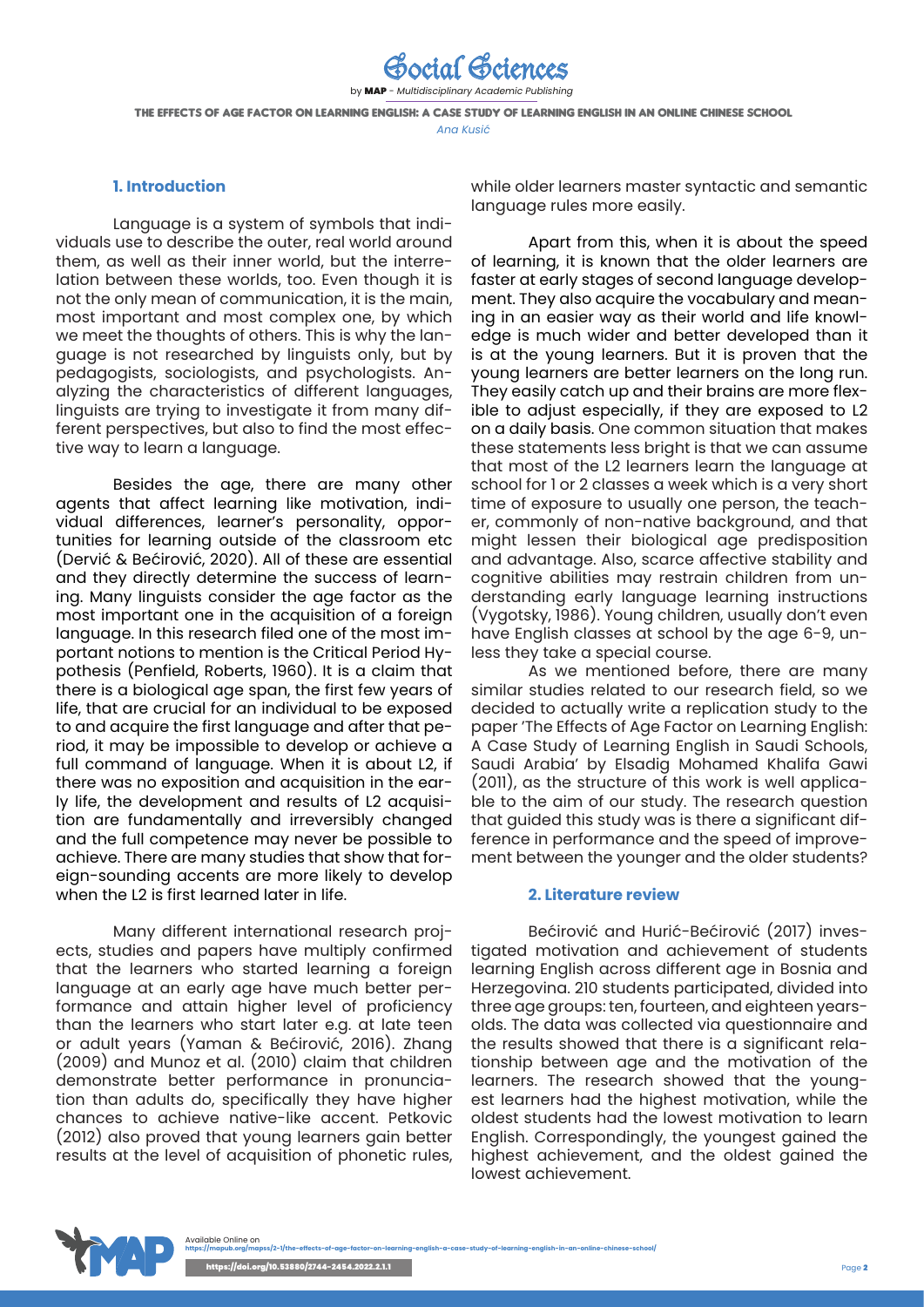by MAP - *Multidisciplinary Academic Publishing* THE EFFECTS OF AGE FACTOR ON LEARNING ENGLISH: A CASE STUDY OF LEARNING ENGLISH IN AN ONLINE CHINESE SCHOOL *Ana Kusić*

Social Sciences

Another Bećirović's (2017) research paper dealt with the relationship between gender, motivation and achievement in learning English as a foreign language. 185 students participated parted in the age groups: ten, fourteen, and eighteen. Once again, ten-year-old students exhibited the highest motivation for learning English, and, expectedly, the eighteen-year-old students exhibited the lowest motivation. This study also investigated how gender influences motivation and achievement in learning English as a foreign language, and showed that female students are more successful than male students at each age group.

Krashen, Long & Scarcella (1979) conducted a significant research project proving that adults certainly learn faster than the younger students, especially at some early stages of acquisition, but students who begin natural exposure to a foreign language during their early years generally achieve higher language proficiency than those who begun as adults. In his paper, Krashen discussed the claim "younger is better" and reminded that there are studies that claim that the older students are better students, but eventually, all scholars agree that child second language acquirers will finally be superior in terms of ultimate attainment, that is, on the long run. And then, we shouldn't not forget the fact that, after all, younger starters had more time of life to perfect their language skills.

Ozfidan and Burlbaw (2019) consider age as a crucial factor in second language acquisition. In their study, to research the age factor, they examined three different age groups; children, adolescents, and adults, considering Critical Period Hypothesis. The outcome of this study proves that children learn a language in a much easier way than adolescents and adults do, especially in terms of pronunciation and morphosyntax. Adolescents showed to exceed in syntax and listening skills, while adults were the best at reading and writing activities. The authors also remind that different types of learners at different developmental stages require a diversity of instructional methods. Even though age plays a vital role in language learning, other factors such as motivation, the capabilities of a learner, socioeconomic status (Bećirović & Akbarov, 2015), ample exposure to target language, interaction with the physical world and social environment, time available for learning, and linguistic and cultural backgrounds are seen to be more influential in some cases. As a result, late starters may gain great progress in language learning, as

well as early starters (Hyland & Hyland, 2019). Based on presented literature review we hypothesized that students who start learning English at an earlier age attain higher level of proficiency than those who start learning English later.

### **3. Methodology**

The general research approach was experimental investigated and examined one independent variable which is the age. The methodology used in this study is quantitative and qualitative research. The data was collected, analyzed and presented in the section 'results'.

### *3. 1 Participants*

The population of this study from which subjects were drawn can be divided into two categories: students from China (24) and English teachers of various nationalities (30 teachers).

The students are also subdivided in two age groups; younger and older. Out of total 24, 12 younger students range from age 4 to 5, while 12 older students range from 10 to 12 years old. All of the students are learning at the same level in our school – basic. It is important to mention that all of the students are learning English language at their regular schools too, they enroll in BetaKid Online English school for additional classes. At the beginning, all of the students need to do a few tests after which they are allotted to the corresponding level. The levels in our school are; Starter, Basic, Intermediate, Advanced, and Master. In this study, we are going to test the students of the Basic level students only. The students are surrounded by their native Chinese environment and they are taught both by native and non-native English teachers at the BetaKid Online school. The number of the classes per week one student attends varies from 1 to 6, according to their wishes and needs. One class lasts for 25 minutes and it is face-to-face type, that is one student–one teacher. The classes are mainly based on communication and story-telling, with listening, speaking, reading and writing exercises, while explicit learning of grammar rules is excluded.

The English teachers lecture lessons and materials provides by the school. All of the teachers were required to have one or more years of experience and teaching as well as a university degree, preferably, in order to get employed. Teachers of many different nationalities and backgrounds

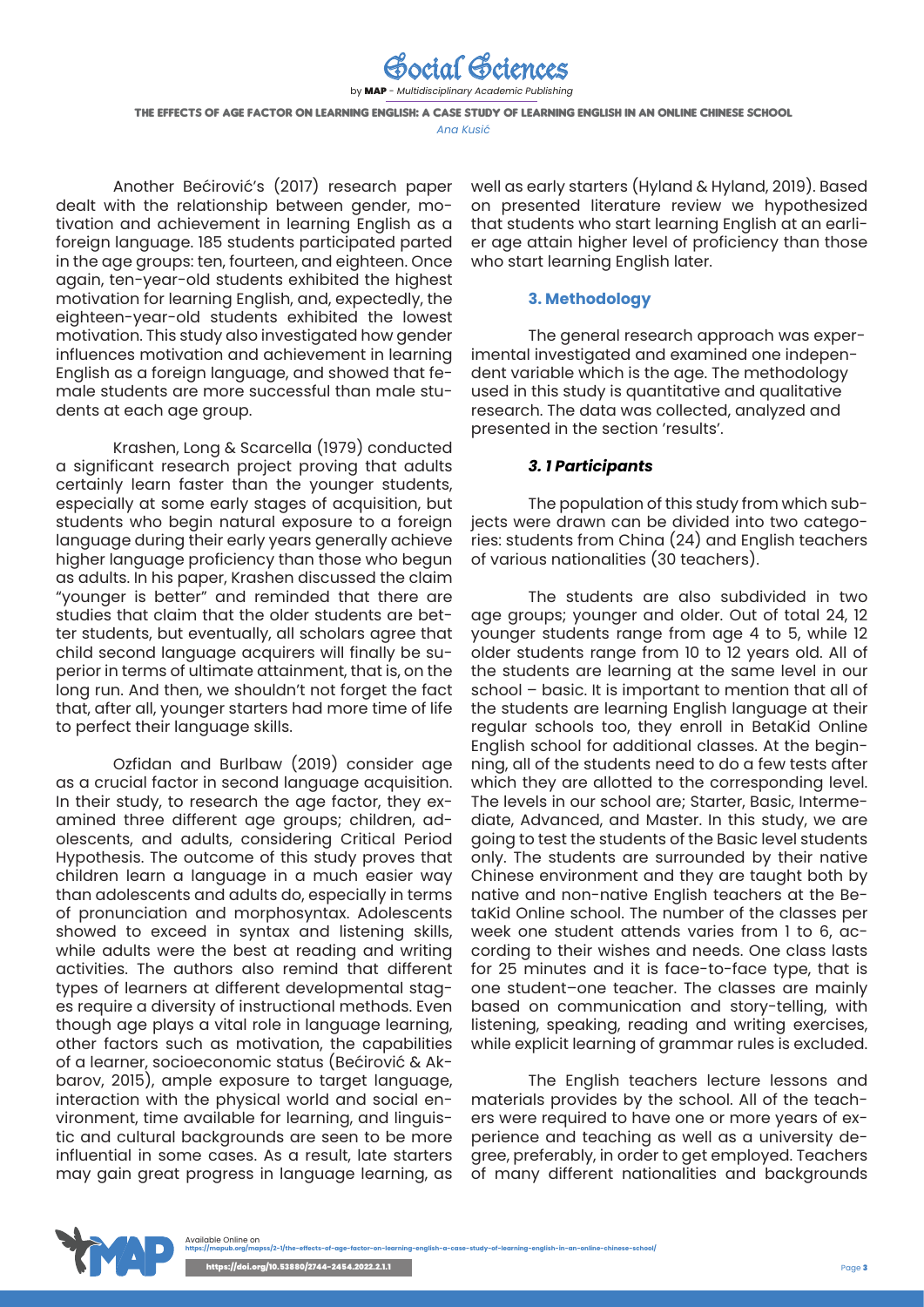

by MAP - *Multidisciplinary Academic Publishing*

THE EFFECTS OF AGE FACTOR ON LEARNING ENGLISH: A CASE STUDY OF LEARNING ENGLISH IN AN ONLINE CHINESE SCHOOL

*Ana Kusić*

teach from their home, native or chosen country of living. Teachers are instructed to base the classes mainly on communication.

## *3. 2 Tools of Data Collection*

The questionnaire is an instrument used to collect data from the teachers and it is composed of 7 general questions regarding the students' overall performance, their grammar, vocabulary, and pronunciation, but also the teachers' broad opinions, attitudes and preferences considering the learner's age. The questionnaire was created in the form of a poll where the teachers could choose just one of the two options; Younger or Older students for each question.

Test for students comprises of 12 different exercises and the types are; circle the correct answer, underline one or more words, and match the words. The exercises were adequately created for the learners of the Basic level of English, that is, internationally accepted as A2 to B level. The test consists of the grammar part (7 exercises) and the vocabulary part (5 exercises). The Grammar exercises test the learner's understanding of verbs (simple present, present continuous, past simple), articles, nouns, adjectives, and prepositions. The Vocabulary exercises test the learner's understanding of the meaning of the given words and sentences. The complete test carries the total of 20 points (Grammar; 7, Vocabulary 13.). The available time the students had to complete it was about 10 minutes.

## *3.3 Students' results*

In order to test the research hypothesis, the analyses required comparison of younger students' performance with older students' performance.

As we can see in the *Chart 1.* the group of Younger students gained a total of 191 points out of 240 possible which makes their average score 15,91 out of 20 possible points per test, that is the finally **79,55%.** The group of the Older students gained the total of 190 points out of 240 possible, which makes their average score 15,83 out of 20 possible points per test, that is **79,14%.**

As expected, the Younger students scored better overall, although the difference is slight.









As we can see in the *Chart 2*. Younger students gained the total of 57 points out of 84 possible, which makes their average score 4,75 out of 7 points for the Grammar exercises only, that is **67,85%.** For the Vocabulary exercises, they gained total of 134 points out of 156, that is **85,89%** so their average score is 11,16 out of 13.

The Older students gained a total of 58 points in the Grammar exercises, which makes their average score 4,83, that is **69%**, while they gained 132 points in Vocabulary exercises, that is **84, 61%** and their average score is 11 out of 13.

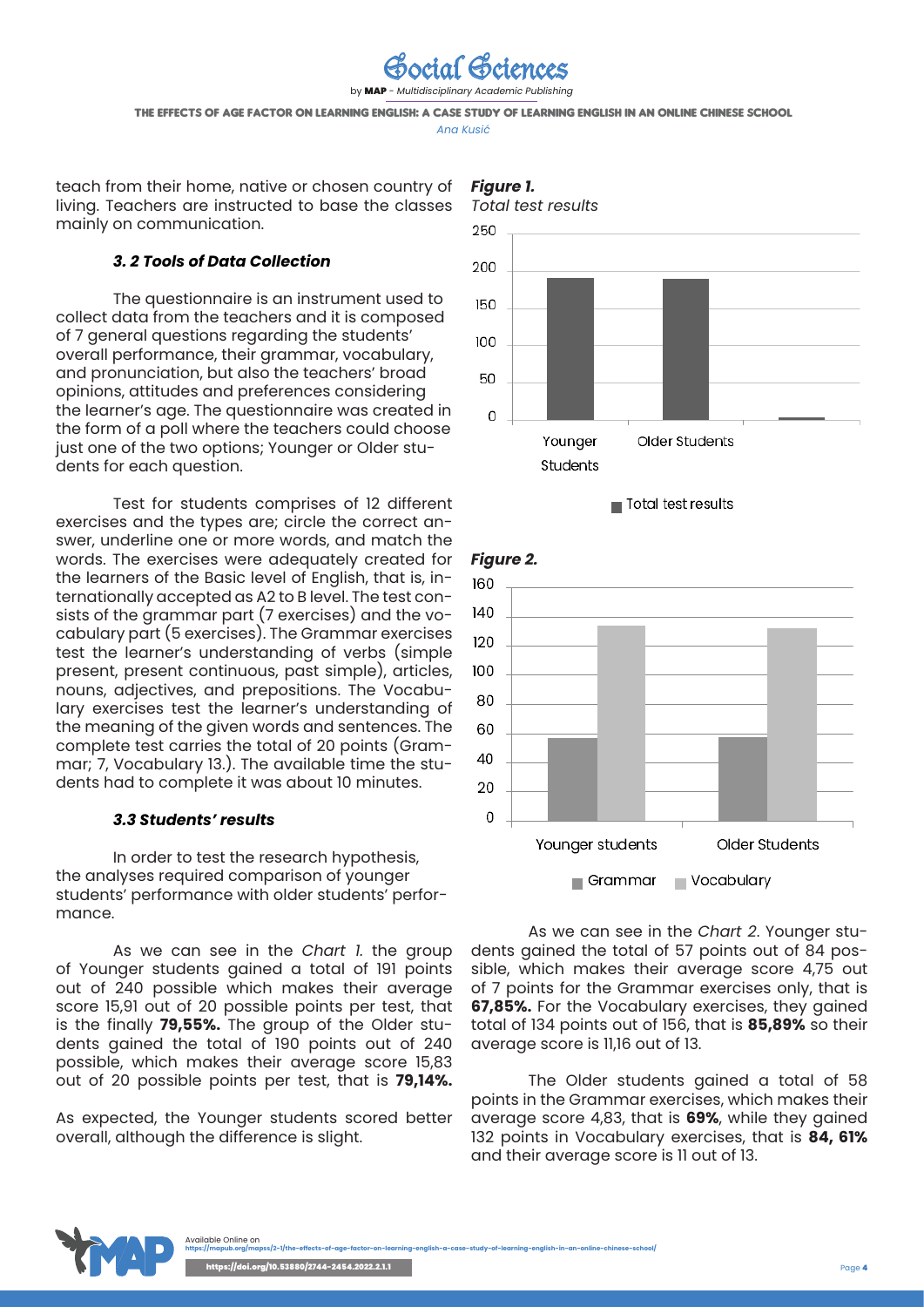

We can see that the Older students did slightly better in Grammar exercises, while the Younger students did better in Vocabulary exercises, just as some previous similar studies claimed before.

## *3.4 Teachers' results*

### *Figure 3.*

*Teachers' questionnaire results*



The teachers' questionnaire was completely left to be answered on the basis of their personal impressions and opinions. About 30 teachers participated. The interesting part of the results is that almost all of the teachers admitted they rather work with Older students, but they all agreed that the children should start learning English at an early age.

### **4. Discussion**

There is difference in performance between younger and older students, although it is not significant, being as high as only 1 or 2 points. The researcher accredits the slight difference to the fact that all of the students are learning the English language in their regular schools too, therefore, older students have a privilege of learning the higher levels of English and probably on more often basis in comparison to the younger students who are still learning the lower levels of English or nothing at all at their pre-schools or kindergartens. Also, their world and life knowledge are still shallow,

which lessens their understanding and language awareness.

Still, the study confirms the hypothesis; the younger students they are, the better they will learn English. Although, as we mentioned before, there are some studies that claim that the older students

|                                                        | Younger        | <b>Older</b> |
|--------------------------------------------------------|----------------|--------------|
| 1. Who is better at grammar?                           | 3              | 28           |
| 2. Who has better pronunciation?                       | 29             |              |
| 3. Who is better at acquiring vocabulary?              | 24             | 5            |
| 4. Who has better reading skills?                      | 4              | 26           |
| 5. Who has better performance overall?                 | 5              | 24           |
| 6. If you could, you would rather choose?              | $\overline{2}$ | 28           |
| 7. At what age is it better to start learning English? | 30             | 0            |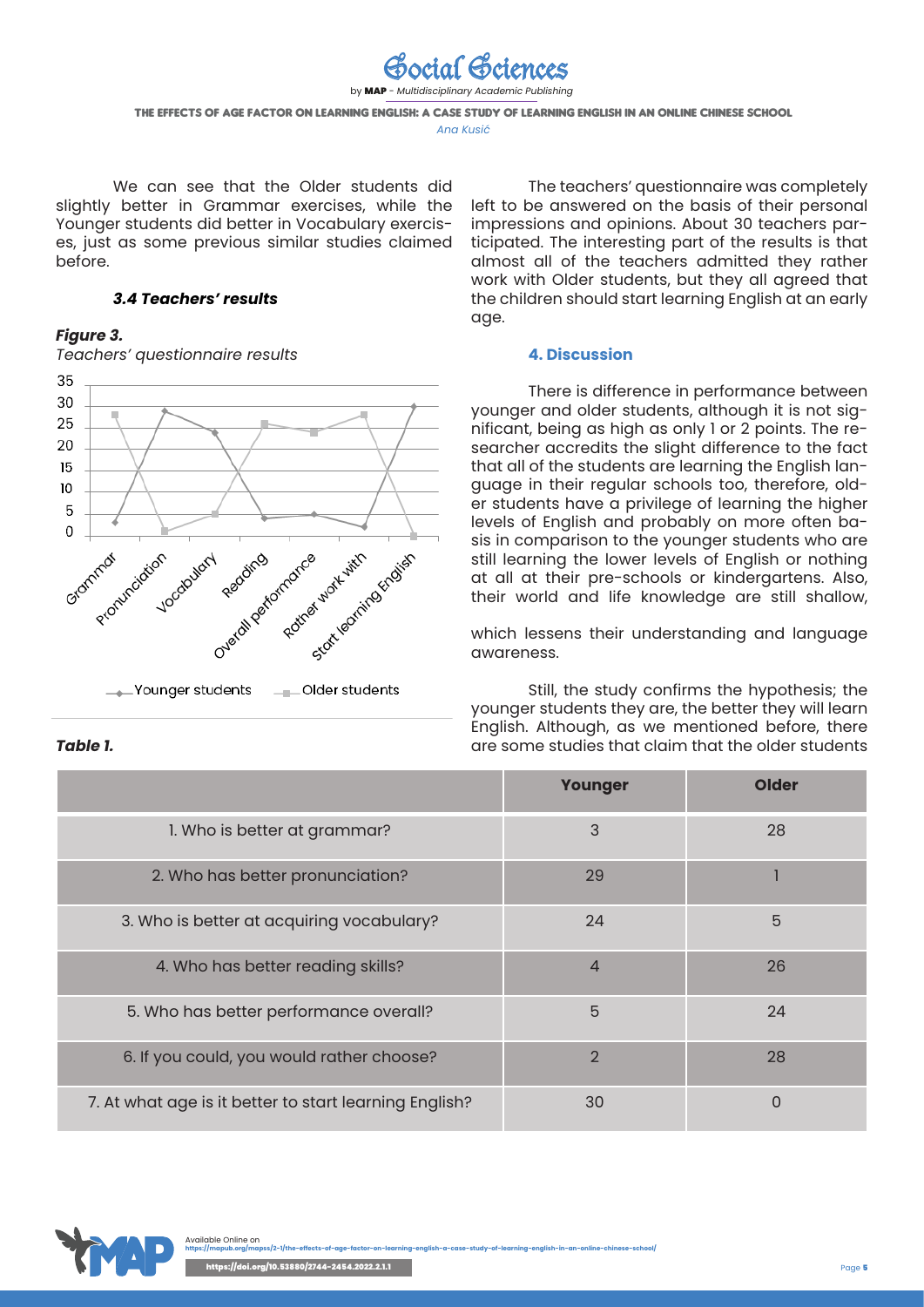

by MAP - *Multidisciplinary Academic Publishing*

THE EFFECTS OF AGE FACTOR ON LEARNING ENGLISH: A CASE STUDY OF LEARNING ENGLISH IN AN ONLINE CHINESE SCHOOL

*Ana Kusić*

are better students, all of the scholars agree on one; young students are better on the long run. Just as the results of our teachers' questionnaire show, we can suppose that most of the teachers widely rather choose, if they can, to work with older students as they can have a wider range of topics to talk about in the class, but they are also all well aware of the benefits of the early start of learning the second or foreign language. The fact is that the younger students have more flexible brains and they can easily adjust to the mentality of the language, they can learn even to think in the target language, as their motivation is high, as proven before (Mašić et al., 2020). A slow beginning followed by a high level of success in the end characterize the learning progress of children (Hyland, 2019). Regarding the physical aspect, younger students will adapt much better to the accent and pronunciation of the foreign language as their speech organs are still developing. Older students usually already have their attitudes and character formed which might sometimes oppose to the mentality of the new language so this might be defective on their language progress. Again, physical factors and low motivation do not contribute to their easy and quick way on reaching high proficiency. Older learners show a great progress in the beginning of learning, but, eventually, they slow down (Slabakova et al., 2019).

Some previous research projects proved that the younger learners are better at acquiring vocabulary and adapting to the native-like pronunciation (Bećirović, 2021), while adolescents or adults are better at syntax. It was interesting to find that the results of our study also show that the children, although slightly, are better at vocabulary part of the test and, expectedly, older students somewhat exceeded in grammar exercises. It is also said before that adults prefer and benefit from explicit grammar rules learning (Andrews, 2017), which conforms to our results, too. Also, late learners can sometimes, under certain conditions and factors, achieve native-like perfection in the second language, too (Ioup et al., 1994).

## **5. Conclusion**

In the light of the previous findings, one can rely on the assertion that age does affect EFL learning, because early exposure to language instructions is constantly resulting in better performance.

In this field, established studies show that the earlier the first language learning, the better the second language general fluency (Snow, 1993; Taylor, 1990). Clearly, the findings of this study supported the established studies. It concluded that the performance of foreign language was better in students who started learning English at an earlier age (4-5) and that their skills developed in a way of better quality, than they did at early adolescents (10-12). Considering the different ways of how the two age groups of learners acquire the language, it is also important to remember that the teacher has to have a different and special approach, style of teaching, and instructional methods for these two groups. Children require variety in the classes and more picturesque presentation, while older students might require somewhat serious approach and more discussions, as they are cognitively mature. Although young learners have certain superiority over teenagers or adults, their achievements may be weakened in a formal learning environment. Children greatly prosper from an authentic target language environment, sensorimotor activities and colorful instructional materials. The essential point at this period is vocabulary growth (Andrews, 2017). Older students gain from formal settings with clear instruction methods and explicit rules (Hyland & Hyland, 2019; Delić & Bećirović, 2018).

The research results can help and be beneficial for teachers, schools, parents, and students in finding the most effective approach to learning and teaching English as a second or foreign language.

Certainly, there are some other factors that influence motivation and achievement in learning English as a foreign language, too. The research into such factors could be recommended for further investigation. The effects like the personality traits, teaching strategies, socioeconomic status of family, the number of family members, etc. might have a significant influence on motivation and achievement in learning English as a foreign language.

### **6. References**

Andrews, K. (2017). *Culture, curriculum, and identity in education* [Book Review]. Journal of Ethnic and Cultural Studies, 4(2), 99-101.

Bećirović, S., Polz, E. (2021). *Fostering Giftedness: Challenges and Opportunities*, Nova Science Publishers, New York.

[Bećirović](https://www.researchgate.net/profile/Senad_Becirovic2?_sg=0bh4W5g5ap1bPClRltwwiE304KLjYOHikk1R7CMu77tDZlpgjBBop_ao-JcUprDPOpV_19I.-x0I7PGGMjaoeuvto-e5F9qo5FRQLbk539-RV6rEKEccPULgsWp2YnWdt273cbEP4v2TIm4nJCGQ-vB-jvlCCA) S.[, Hurić - Bećirović](https://www.researchgate.net/scientific-contributions/2144424234_Remzija_Huric-Becirovic?_sg=0bh4W5g5ap1bPClRltwwiE304KLjYOHikk1R7CMu77tDZlpgjBBop_ao-JcUprDPOpV_19I.-x0I7PGGMjaoeuvto-e5F9qo5FRQLbk539-RV6rEKEccPULgsWp2YnWdt273cbEP4v2TIm4nJCGQ-vB-jvlCCA), R., (2017), The role of age in students' motivation and achieve-

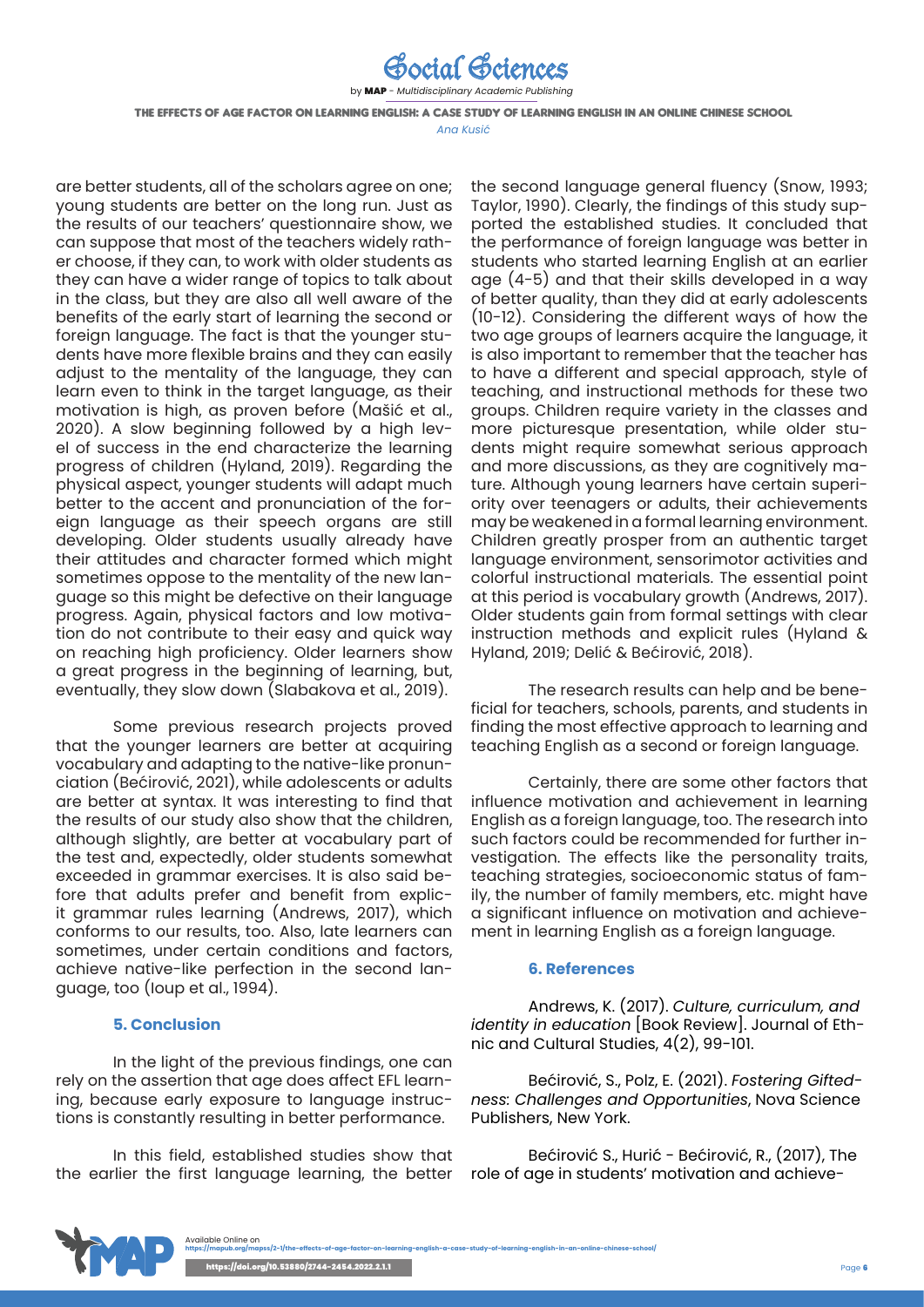

by MAP - *Multidisciplinary Academic Publishing*

THE EFFECTS OF AGE FACTOR ON LEARNING ENGLISH: A CASE STUDY OF LEARNING ENGLISH IN AN ONLINE CHINESE SCHOOL *Ana Kusić*

ment in learning English as a second language, *JoLIE – Journal of Linguistic and Intercultural Education,* 10(1)*,* 23-36. DOI: https://doi.org/10.29302/ jolie.2017.10.1.2

Bećirović, S. (2017). The Relationship between Gender, Motivation and Achievement in Learning English as a Foreign Language. *European Journal of Contemporary Education*, *6*(2), 210-220. DOI: [10.13187/ejced.2017.2.210](http://dx.doi.org/10.13187/ejced.2017.2.210)

Bećirović, S., & Akbarov A. (2015). Impact of social changes on teacher's role and responsibilities in the educational system. *JoLIE – Journal of Linguistic and Intercultural Education,* 8*,* 21-35. DOI:<https://doi.org/10.29302/jolie.2015.8.2>

Delić, H., & Bećirović, S., (2018). The influence of Grade Point Average and Socioeconomic Status on Learning Strategies, *Journal of Education and Humanities,* 1(2), 53-64, http://dx.doi.org/10.14706/ ieh2018123

Dervić, M., & Bećirović, S. (2020). Prerogative of the Lexical Approach in Communicative Language Teaching, *European Journal of Education Studies,* 7(3), 1-13. doi: 10.5281/zenodo.3748039

Hyland, K., & Hyland, F. (Eds.). (2019). *Feedback in second language writing: Contexts and issues*. Cambridge University Press.

Ioup, G., Boustagui, E., El Tigi, M., & Moselle, M. (1994). *Reexamining the critical period hypothesis: A case study of successful adult SLA in a naturalistic environment.* Studies in Second Language Acquisition, 16, 73-98.

Khalifa Gawi, E. M. (2011). *The effects of age factor on learning English: A case study of learning English in Saudi schools, Saudi Arabia*. The Applied Medical College, Shaqra University, Saudi Arabia.

Krashen, S. D., Long, M. A., Scarcella, R. C. (1979). *Age, rate and eventual attainment in second language acquisition.* TESOL Quarterly, Vol. 13, No. 4. 573-582.

Mašić, A., Polz, E. & Bećirovć, S., (2020) The Relationship between Learning Styles, GPA, School Level and Gender. *European Researcher. Series A,* 11(1), 51-60. doi: 10.13187/er.2020.1.51

Munoz, C. (2010). *On how age affects foreign language learning.* Advances in Research on Language Acquisition and Teaching: Selected Papers, Gala, University of Barcelona.

Ortega, L. (2013). *Understanding second language acquisition*. New York: Routledge.

Ozfidan, B., & Burlbaw, L.M. (2019). *A literature-based approach on age factors in second language acquisition: children, adolescents, and adults.* International Education Studies; Vol. 12, No. 10. 27-36.

Penfield, W., & Roberts L. (1967). *Speech and brain mechanism*. Princeton, NJ: Princeton University Press.

Petković, A. (2012). *Motivation as one of the influential factors of quality in foreign language learning at the tertiary level*. Zbornik radova. Niš: Univerzitet u Nišu.

Slabakova, R., Corbet, J., Domínguez, L., Dudley, A., & Wallington, A. (Eds.). (2019). *Explorations in Second Language Acquisition and Processing.* Cambridge Scholars Publishing.

Snow, C. E. (1993). *Bilingualism & second language acquisition*. Fort Worth, TX: Harcourt Brace Jovanovich.

Taylor, I., & Taylor, M. (1990). *Psycholinguistic: learning and using language.* Englewood Cliffs, NJ: Preatice-Hall. MA: Newbury House.

Vygotsky, L. S. (1986). *Thought and language* (A. Kozulin, Trans. & Ed.). Cambridge, England: Cambridge University Press.

Zhang, C. (2009). *A study of age influence in L2 acquisition*. Asian Social Science, 5(5), 133-137. <https://doi.org/10.5539/ass.v5n5p133>.

Yaman, A. & Bećirović, S. (2016). Learning English and Media Literacy. *Imperial Journal of Interdisciplinary Research (IJIR)*, 2(6), 660-663.